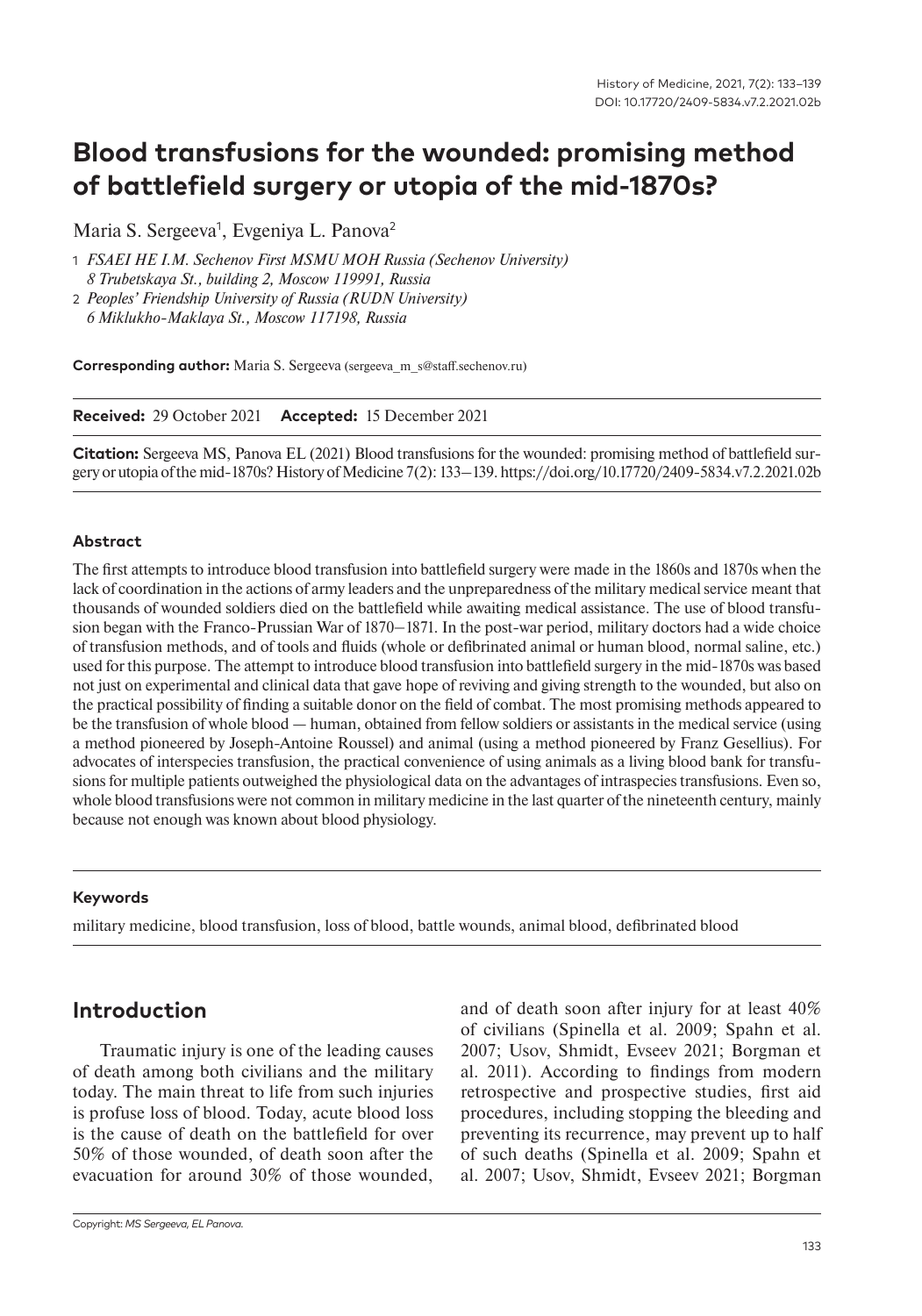et al. 2011). The methods of introducing stored whole blood, blood components, fresh frozen plasma, cryoprecipitate, crystalloid solutions, or fresh whole blood in randomised trials hold the promise of a reduction in the proportion of early deaths (within six hours of the injury) and an increase in the proportion of patients with traumatic haemorrhagic shock surviving for 28–30 days (Spinella et al. 2009; Spahn et al. 2007). In the twentieth century, Russian medicine developed the practice of using blood components and blood substitutes. Since the start of the twenty-first, however, European and American researchers have increasingly been discussing the possibility of using fresh or stored whole blood in the prehospital phase if the loss of blood poses an urgent threat to life (Spinella et al. 2009; Usov, Shmidt, Evseev 2021; Berner 2020).

The first attempt to use whole blood in battlefield surgery was made in the second half of the nineteenth century. In the 1860s and 1870s, thousands of wounded soldiers died of loss of blood on the battlefield as a consequence of the numerous wars abroad and the rapid development of the tactics and equipment of European armies (Berner 2020). There was a need for a complete overhaul of the system of military medical administration, for medical personnel and supplies, for the wounded to be evacuated, and for dressing stations and mobile field hospitals. In the mid-1870s, practising military doctors saw the possibility of adding blood transfusion to the first aid methods during evacuation as one of the elements of this. The principles of modern transfusion medicine show that this idea was reasonable, but what we know today about the immunological characteristics and group compatibility of blood shows that the idea of large-scale blood transfusion in battlefield conditions in the last quarter of the nineteenth century was wishful thinking because people did not know enough about the physiology of blood (Spinella et al. 2009; Spahn et al. 2007; Usov, Shmidt, Evseev 2021; Borgman et al. 2011).

Our study aims to analyse the blood transfusion methods existing in the 1870s and to identify the factors affecting the prospects for the use of blood transfusion as a method of first aid in battlefield medicine, and why the practice fell out of favour at the start of the 1880s.

#### **Working conditions for military medical personnel in military conflicts in the 1860s and 1870s**

The physicians involved in the military conflicts of the 1860s and 1870s all agreed that the Austro-Prussian (1866) and Franco-Prussian (1870–1871) wars were "incomparably more onerous, murderous and disastrous than previous ones" (Pirogov 1871, p. 10). The high manoeuvrability of the troops, the fleeting nature of the military operations, and the lack of coordination of the activities of the military authorities meant that the military medical services of the warring states were not ready for war. Medical detachments lagged behind their regiments and were unable to set up dressing stations by the start of the fighting (Höppner 1872, p. 53). New accurate, rapid-fire, and long-range weaponry turned the tactic of attacking in close formation, which had been effective in the first half of the nineteenth century, into mass execution. Many more soldiers were wounded in battle than the existing medical detachments could cope with (Höppner 1872, p. 54). Evacuating thousands of wounded soldiers from the battlefield required at least 500 stretcher bearers, whereas in the Prussian Army's medical company, for example, there were no more than 150 people (Pirogov 1871, p. 53). As a result, "few of the wounded, and even then, only those wounded lightly, could be taken quickly to a mobile field hospital or dressed at all faster than 5 or 6 hours after being wounded" (Höppner 1872, p. 54). Most of the wounded lay on the battlefield for days. Around 15% died before they could be given first aid (Pirogov 1871, p. 55; Hübbenet 1871, p. 68). The shortage of doctors at the dressing stations meant that it was not possible to provide timely medical assistance to all the evacuated wounded (Pirogov 1871, p. 50): at best, soldiers weakened by the loss of blood were given stimulants and tonics (wine, vodka or coffee) (Heyfelder 1879, p. 68). Complex operations, ligations of major vessels and blood transfusions were performed at dressing stations in exceptional circumstances (Pirogov 1871, p. 57; Heyfelder 1879, p. 53). Russian military doctor Karl Ludwig Höppner (1833–1874) observed that "three-fourths of deaths on the battlefield and the majority of deaths in the first two or three days after the fighting were due to loss of blood," (Höppner 1872, p. 173–174). Thus, the primary objective of military medicine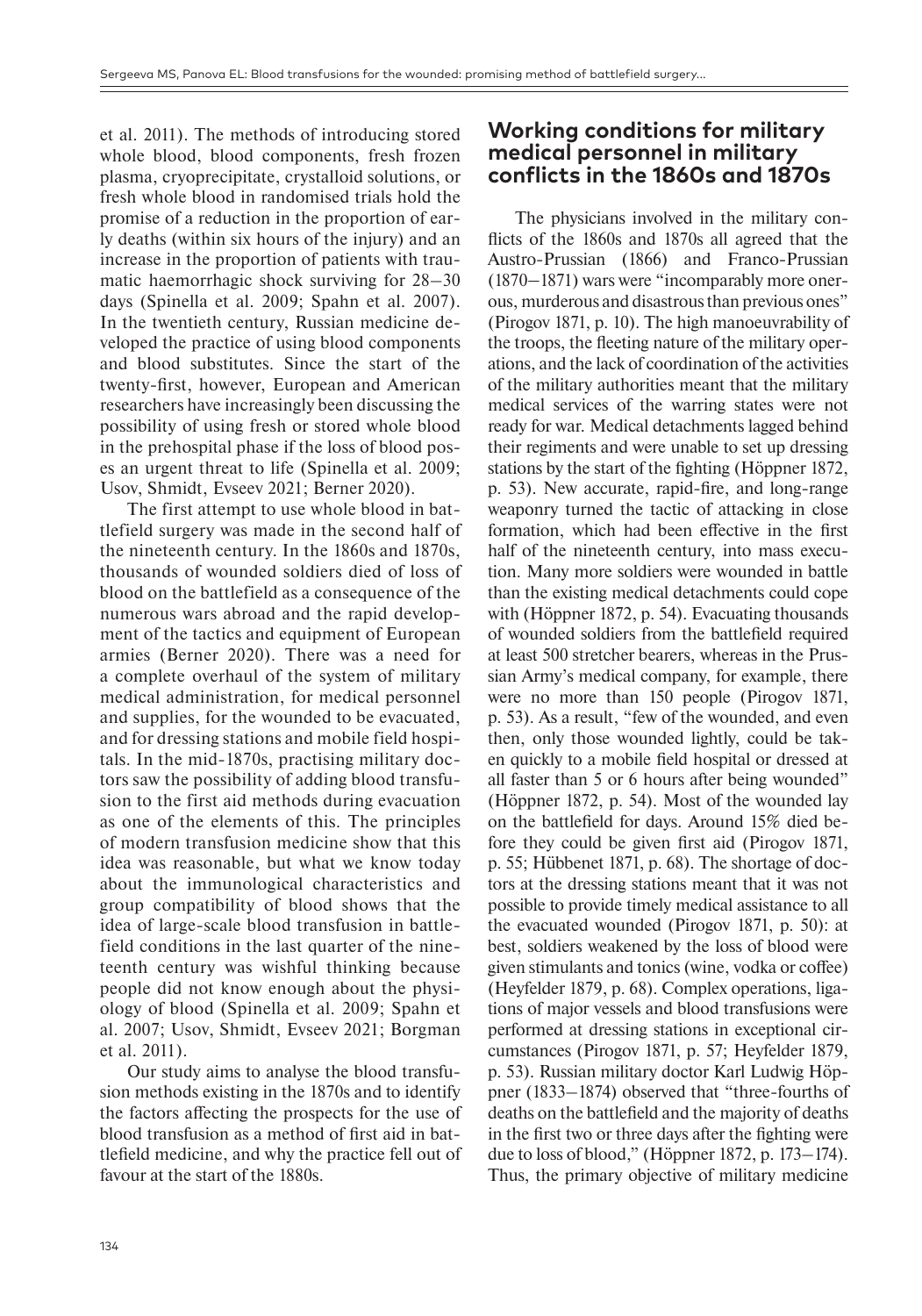after the Franco-Prussian War was to find ways of reviving as quickly as possible the wounded who had been weakened by loss of blood, and the most promising of these seemed to be blood transfusion.

### **Methods of blood transfusion**

In 1874, Russian military surgeon Oscar Heyfelder (1828–1890) classified all the blood transfusion methods then known according to the surgical technique used, and the composition and type of the donor blood. He identified artery-to-vein, artery-to-artery, vein-to-vein and vein-to-artery blood transfusion techniques, and, depending on the composition of the blood, direct transfusion of whole unaltered blood or indirect introduction of defibrinated blood. The donors could be both animals and a person (Heyfelder 1879, p. 259). For doctors in the second half of the nineteenth century, the main difficulties of transfusion related to the formation of "fibrous clots" and "overfilling a weak patient with blood" as a result of introducing the donor blood too quickly or in too great a volume (Heyfelder 1879, p. 262).

Transfusing arterial blood into veins did not require complicated equipment: all that was required was to connect the vessels of the donor and the recipient with a glass or rubber tube with cannulas on the ends (Gori 1874, p. 104–105). The pressure gradient needed for the procedure was created by the donor's beating heart. In the 1870s, however, blood transfusion entailed fullscale surgery on the vessels. An arteriotomy presented an additional threat to the donor's life, so was rarely performed on a human donor. "Human arterial blood is very hard to obtain," wrote Austrian military surgeon Joseph Friedrich Eckert, "and even the boldest surgeons do not approach arterial trauma without qualms" (Eckert 1876, p. 117). Accordingly, "double arterial" transfusion of whole human blood, and artery-to-vein transfusion of human blood, were not common in clinical practice (Heyfelder 1875, p. 220).

In 1873–1874, the technique of artery-tovein transfusion lay behind the rapidly increasing popularity of the method of animal-to-human blood transfusion. In 1871, Giuseppe Albini (1827–1911) transfused whole lamb blood into a person in Naples (Gorini et al. 2019, p. 182). In 1873, Franz Gesellius (1840–1900) concluded from his own retrospective analysis of clinical cases of blood transfusion, published in European medical literature, that animal-to-human blood transfusion was safe (Gesellius 1873, p. 68). In 1873–1874, Oscar Hasse (1837–1898) conducted clinical trials of this method, personally performing 31 transfusions, and confirmed that Gesellius's theoretical conclusions were correct. Their proposed method involved transfusing blood from the carotid arteries of lambs 4–6 months old into a person's superficial veins (Gori 1874, pp. 104–105; Eckert 1876, p. 161). As accurate measurement of the volume of the blood introduced was not possible, it was recommended that the procedure continue until the onset of extreme clinical manifestations, when patients either could no longer tolerate the transfusion and insisted that it be stopped, or lost consciousness (Sergeeva and Panova 2021, p. 247). Albini recommended using a percutaneous puncture of the artery to collect the donor blood, rather than cutting it open (Gorini et al. 2019, p. 182).

It was most common in clinical practice in the 1870s for whole or defibrinated venous donor blood to be used. This required special instruments to pump the blood into the patients' veins. At the 1873 Vienna World's Fair, an apparatus invented by Joseph-Antoine Roussel (1837–1901), in which a lancet connected by rubber tubes to a manual pump was used to collect the venous blood, was recognised as the best device for transfusing whole venous human blood (Sergeeva and Panova 2020, p. 5). An advantage of this device check was that the rate and volume of the transfusion could be controlled, excess loss of blood avoided, and the likelihood of infection and phlebitis of the donor's veins reduced. In addition, when the lancet was replaced, its cannulas could be used for animal-to-human blood transfusion.

For vein-to-vein transfusion of defibrinated blood, devices that delivered the blood being transfused mechanically (syringes) or with the help of hydraulic pressure, were used (Heyfelder 1879, p. 260). The fibrin was removed by agitating the venous blood previously collected with metal rods in a glass cylinder and then filtering it. The obvious shortcomings of this method included the length of time need to prepare the donor blood and alter its composition: deformation of the structure of the blood corpuscles; reduction of its "life-giving activity"; and microbial con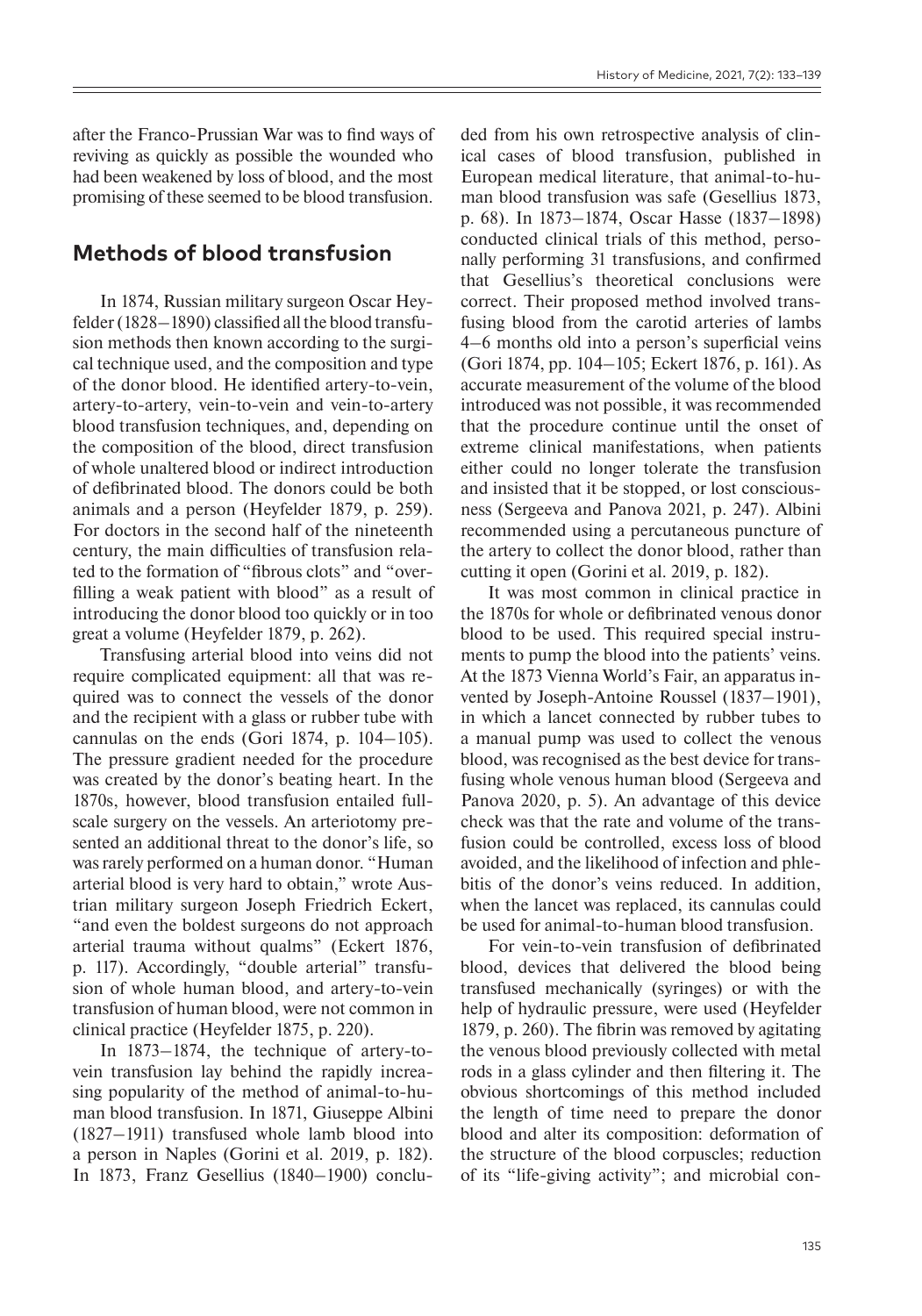tamination. "Blood," wrote Louis Jullien (1850– 1913), head of a surgical clinic in Lyon, "when in contact with the air, when in the vessels and when passed through flannel, manages to capture many of the germs that exist everywhere in the atmosphere and thereby may contaminate the whole mass of blood fluid" (Jullien 1875, p. 210).

The vein-to-artery technique formed the basis of the method developed by German professor Carl Hueter (1838–1882) of transfusing defibrinated venous human blood into the recipient's artery. Hueter stated that "the method of arterial transfusion, by delivering new blood to the heart more slowly and correctly than venous… does not entail such threatening symptoms" as a coronary of pulmonary embolism or kidney damage, the main causes of a fatal outcome (Heyfelder 1879, p. 261; Eckert 1876, p. 73).

Thus, the variety of methods of blood transfusion that existed in the 1870s were the result of the search for the best method, enabling effectiveness to be achieved in its clinical use, within the context of ideas of the functions and properties of blood at the time. Although there were many arguments between advocates of the transfusion of whole and defibrinate blood over "the physiological significance of fibrous material as an integral component of blood," scientists and practising physicians had no doubt that intraspecies transfusions was better than interspecies transfusion (Eckert 1876, p. 74). "Numerous experiments," argued advocates of blood transfusion, "have shown that the blood of one individual and the blood of another individual of the same species are completely harmless" (Eckert 1876, p. 72). Even so, between 1873 and 1876, a fundamental argument flared up between advocates of transfusing whole human venous blood (using Roussel's method) and those in favour of transfusing arterial animal blood (using Gesellius's method) over which of these methods should take priority in battlefield surgery.

#### **Blood transfusion in battlefield surgery in the 1860s and 1870s**

Blood transfusion was first used in battlefield medicine during the Franco-Austrian War (1859) when Austrian military doctor Ignaz Josef Neudörfer (1825–1898) transfused defibrinated human blood into six soldiers with purulent firearm wounds (Berner 2020, p. 48). Albini first performed transfusions during the Austro-Prussian campaign, providing four wounded soldiers with animal blood. He wrote: "I firmly asked for one or more living lambs… so as to use their… blood in transfusions… saving soldiers life" (Gorini et al. 2019, p. 182). During the Franco-Prussian War, 37 transfusions of defibrinated human blood were performed at mobile and fixed field hospitals. Of the 33 patients involved in this clinical experiment, 14 survived (Köhler 1901, p. 93).

The high mortality rate among the wounded before they could be treated on the battlefield drove the attempt to perform transfusions sooner after the injury was received – as part of first aid provision on the battlefield. In the post-war period (1873– 1876), this issue was addressed in many statistical, experimental and clinical studies, the results of which were covered most fully in Neudörfer's findings (Sergeeva and Panova 2021, p. 248; Roussel 1876, p. 159). He regarded transfusing whole venous human blood into patients as the safest and most effective method. Where the supply of such blood was insufficient, defibrinated human blood previously prepared and stored at a low temperature (0 °C) needed to be used. However, the limitations of the existing medical support system and the specific requirements for storing defibrinated blood meant that it could not be used at dressing stations. Accordingly, it was necessary to find a source of donor blood, available in battlefield conditions – a so-called "walking blood bank". Advocates of intraspecies transfusion (Roussel, Heyfelder, etc.) proposed that those wounded on the battlefield be given whole blood from their fellow soldiers or personnel from medical detachments. However, an obstacle to this was the risk of further wounding and the exhausted state of the potential donors (Jullien 1875, p. 45). As a result, the idea proposed by advocates of interspecies transfusion (Gesellius, Eckert, Jullien, etc.) of using lambs from the regimental supply service as donors, came to the forefront. "An animal will always show superiority over a human in that its blood is inexhaustible and always ready," claimed Jullien (Jullien 1875, p. 217). Gesellius suggested that soldiers in the medical service carry animals "prepared" for transfusion in special leather bags on their back, so as to be able, via a blood transfusion, to maintain the strength of the wounded awaiting evacuation from the battlefield (Gesellius 1874, p. 11). Further-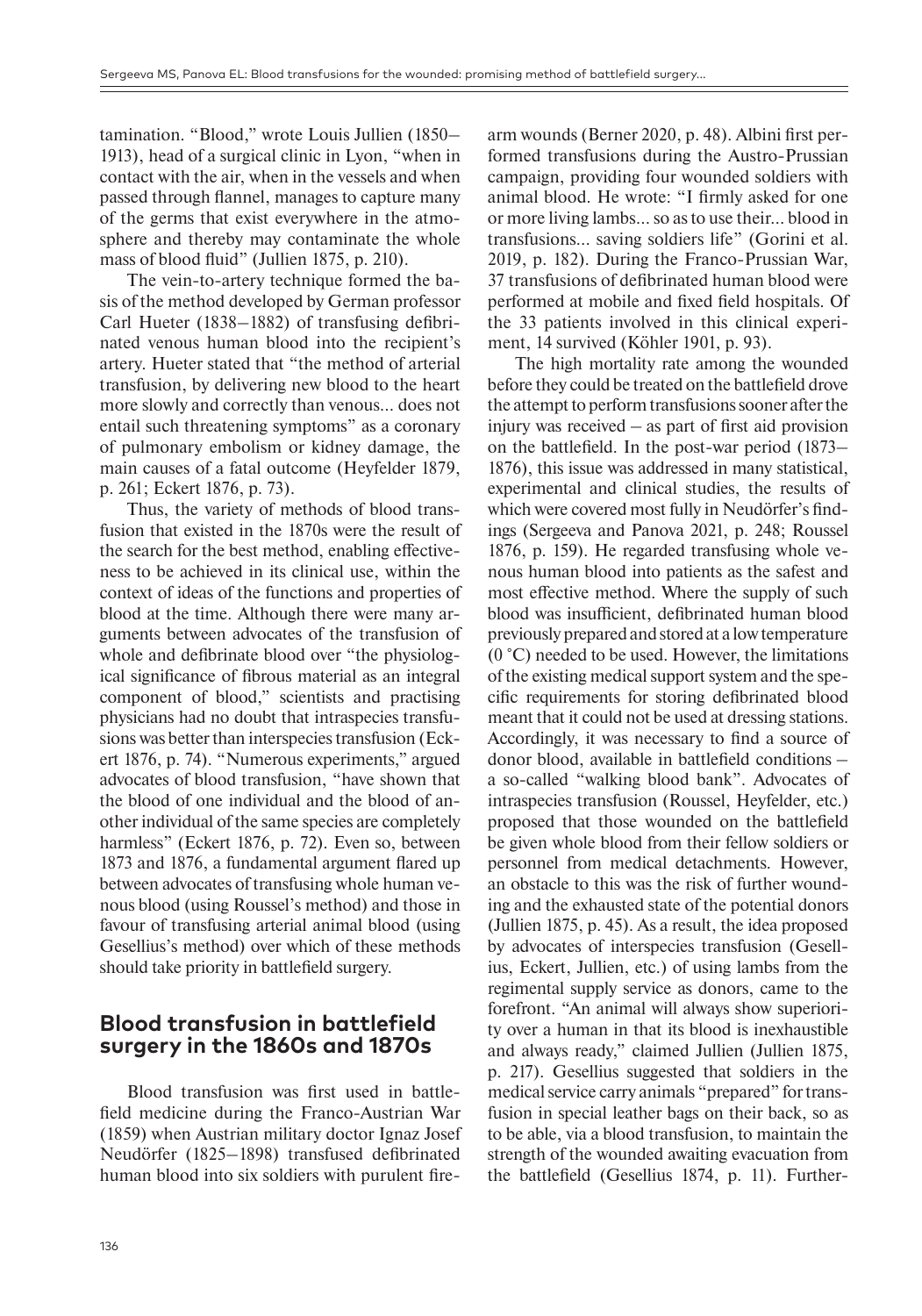more, Neudörfer suggested that if cannulas were inserted into the carotid arteries of ten sheep before the fighting, 40 wounded soldiers might be given transfusions on the battlefield in two hours. By his estimates, one sheep could be used as a donor for 24 hours before it began to suffer from "fever". To avoid overexciting the animals and stop their sensations of pain, which provoked a high temperature, the lambs needed to be given chloroform (Neudörfer 1875, p. 563).

Thus, the main condition for the use of animal blood in battlefield conditions was a lack of suitable human donor blood. Opponents of the use of animal blood claimed that in practice it was not possible to perform blood transfusions at dressing stations and mobile field hospitals because of the need for a large number of assistants, time, and space for the lambs near the wounded (Tabure 1873, p. 85). Nikolai Pirogov (1810–1881) said: "Blood transfusion is hardly going to figure at any time among the operations that can be performed at dressing stations" (Pirogov 1941, p. 241).

### **Wishful thinking or reality?**

The practical experience of European and Russian military surgeons showed that how quickly the wounded recovered and the extent of any "serous" wound complications ("purulent infiltration"; "hospital gangrene") directly depended on the quality and quantity of the blood. Consequently, as Nikolai Tabure (1838–?) stated in 1873, blood transfusion was useful in battlefield surgery as supportive therapy (Tabure 1873, p. 85). Experiments performed by him on dogs showed that whatever type of blood (whole or defibrinated) was transfused into the animals a day prior to an amputation or two days after an operation, it "visibly improved the wound's condition and helped it to heel faster" (Tabure 1873, p. 94). Defibrinated blood, said Tabure, was significantly lighter than whole blood and was assimilated by the recipient's body more quickly. Consequently, "in its inconveniences and dangers, the transfusion of whole heterogeneous blood… is much inferior to the transfusion of defibrinated" (Tabure 1873, p. 94).

The beneficial effect of defibrinated blood on the treatment of wounds was noted by Russian doctor Sergei Kolomnin (1842–1886), who performed blood transfusions in military hospitals during the

Russo-Serbian (1876) and Russo-Turkish (1877– 1878) wars. He combined "amputation of the upper leg or arm with the transfusion into the radial artery of defibrinated blood taken from a person," in order to "maintain the fading life of the patient, who had sometimes been operated on earlier, or to strengthen a weak patient who would need to be operated on later" (Kolomnin 1878, p. 145). In wartime, Kolomnin performed 12 arterial transfusions of defibrinated human blood using Hueter's method and concluded that "transfusion is always useful, completely safe, and if it rarely leads to the patient's recovery, this is only because it is used in extremely serious cases"(Kolomnin 1878, p. 146). In his view, the effect of the transfused blood was that it improved the composition of the blood, increased the strength of the body and the mass of blood in the major vessels, and provided mechanical compensation for the work of the heart.

The physiological studies carried out between 1873 and 1885 were aimed at a qualitative and quantitative analysis of how the blood altered in interspecies transfusions. The change in the makeup of the recipient's blood in the post-transfusion period was evidence of the destructive effect of foreign blood and the progressive reduction in the number of the recipient's blood corpuscles in the first 2–6 days after the transfusion, whatever kind of blood (whole or defibrinated) was used (Landois 1875). Restoring the original makeup of the recipient's blood took from two to eight weeks (Ott 1884, p. 91). Consequently, even the early positive effect of blood transfusion (within six hours) resulted in a decrease in the number of erythrocytes in patients' blood in the long term (over 7–28 days), which made their already poor condition even worse, and was actual cause of death. As a result, Professor Ernst von Bergmann (1836–1907), of the University of Berlin, who took part in military campaigns in the 1860s and 1870s, observed that "transfusion of the blood of animals, direct or indirect, both whole and defibrinated" never brought the expected beneficial impact (von Bergmann 1883, p. 25).

The effort to mitigate the negative effects of the potentially promising procedure encouraged physiologists to study the effects of donor blood in more detail. Their findings showed that where no more than a third of the total mass of blood was lost, the "life-saving effect" of blood transfusion was linked mainly to the volume of fluid introduced (Ott 1884,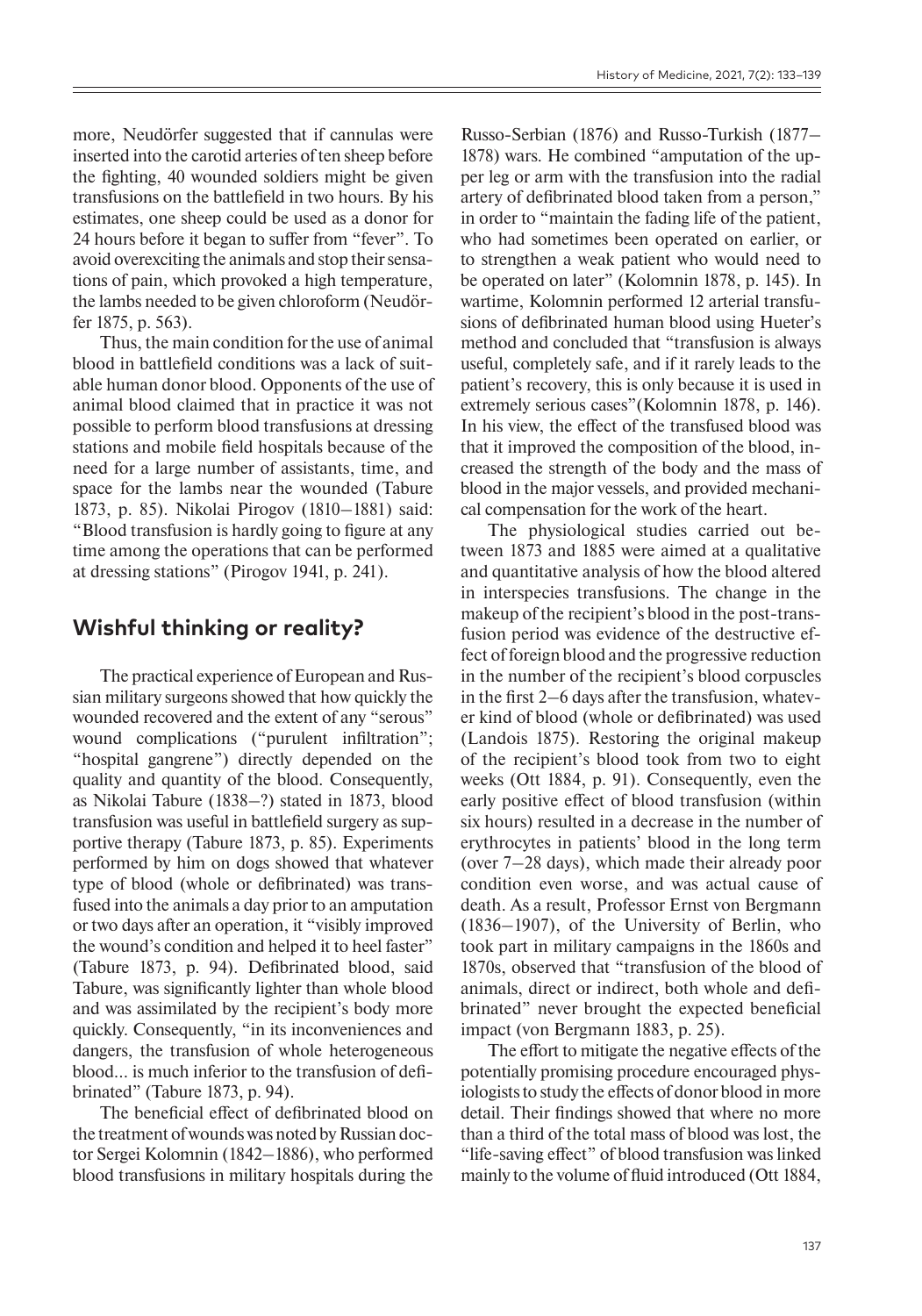p. 64). Thus, whatever the type of donor blood, its effect consisted of increasing the "water content of the blood" – a volemic effect maintaining the volume of blood in the vessels and preventing the heart from beating "dry". "We have done nothing," wrote von Bergmann, "except to restore the work of the heart in cases of acute anaemia, by filling an elastic tube" (von Bergmann 1883, p. 22). In 1877, the first attempts were made to use 0.6% saline rather than transfusing blood (Köhler 1901, p. 92; von Bergmann 1883, p. 22). In the first half of the 1880s, the use of saline was shown by experiment to be safer than intraspecies blood transfusion (Köhler 1901; Ott 1884; von Bergmann 1883). Experimental research by Russian physician Dmitry Ott (1855–1929) showed that "the full restoration of the number of blood corpuscles to the initial former norm takes place much more slowly in blood transfusion than when saline or serum is infused" (Ott 1884, p. 91). From a practical point of view, using saline in battlefield conditions saved the doctor completely from having to find donors. "Nothing is simpler," wrote Ott, "than to prepare an appropriate saline solution in a sufficient quantity and to disinfect it completely by boiling" (Ott 1884, p. 128). Thus, the hypothetical idea of giving blood transfusions to the wounded on the battlefield, which arose as military medical activities were being examined during the FrancoPrussian War, gave way to saline infusion in practice (Köhler 1901, p. 79).

#### **Conclusion**

At the turn of the 1870s and 1980s, blood transfusion, seen by military doctors as the simplest and most effective method of first aid on the battlefield, turned out in practice to be impracticable. "In medicine," lamented Russian military surgeon Karl Ludwig Höppner, "more than anywhere else, the difference between theory and practice is extremely great… the idea may undoubtedly be good, but its application in practice encounters insurmountable obstacles," (Höppner 1872, p. 52). The main obstacles to the use of blood transfusion in battlefield surgery were, on one hand, the problems associated with the search for healthy donors, the preparation, transportation and procurement of donor blood by physicians at frontline medical detachments and dressing stations and, on the other, the data obtained by physiologists on the properties of blood and the adverse changes in the makeup of the recipient's blood as a result of the transfusion. Consequently, blood transfusion was not among the first aid methods used in battlefield surgery in the last quarter of the nineteenth century.

#### **References**

- Berner B (2020) Strange Blood: The Rise and Fall of Lamb Blood Transfusion in 19th Century Medicine and Beyond. Bielefeld: transcript Verlag.
- Borgman MA, Spinella PC, Holcomb JB, Blackbourne LH, Wade CE et al. (2011) The effect of FFP: RBC ratio on morbidity and mortality in trauma patients based on transfusion prediction score. Vox Sanguinis 101 (1): 44–54. DOI: 10.1111/j.1423–0410. 2011.01466.x
- Eckert JF (1876) Objective Studie über die Transfusion des Blutes und deren Verwerthbarkeit auf dem Schlachtfelde. Vienna: Moritz Perles.
- Gesellius F (1873) Die Transfusion des Blutes. Eine historische, kritische und physiologische Studie. Saint Petersburg: E. Hoppe.
- Gesellius F (1874) Zur Tierblut-Transfusion beim Menschen. Saint Petersburg: E. Hoppe.
- Gori MWC (1874) La chirurgie militaire et les sociétiés de secours a l'exposition universelle de Vienne 1873:

Rapport au Comité central de la Société néerlandaise. Amsterdam: C.G. Van der Post.

- Gorini I, Larentis O, Ciliberti R, Pezzoni B (2019) Heterogenic transfusion in Italy. Historical review of a medical practice. Medicina Historica 3 (3): 181–184.
- Heyfelder OF (1875) O perelivanii krovi [Blood transfusion]. Meditsinskiy vestnik [Medical bulletin] 22: 219–221. (In Russ.)
- Heyfelder OF (1879) Karmannaya knizhka po voennopolevoy hirurgii [Field Surgery Pocket Book]. Saint Petersburg: Tipografiya i litografiya A.B. Landau. (In Russ.)
- Höppner KF (1872) Voenno-hirurgicheskie nablyudeniya vo vremya Franko-Germanskoy voyny 1870 g. [Military surgical observations during the Franco-German war of 1870]. Saint Petersburg: Tipografiya M. Hana. (In Russ.)
- Hübbenet HYa (1871) Franko-germanskaya voyna 1870– 1871 g. i russkaya internatsionalnaya missiya dlya po-